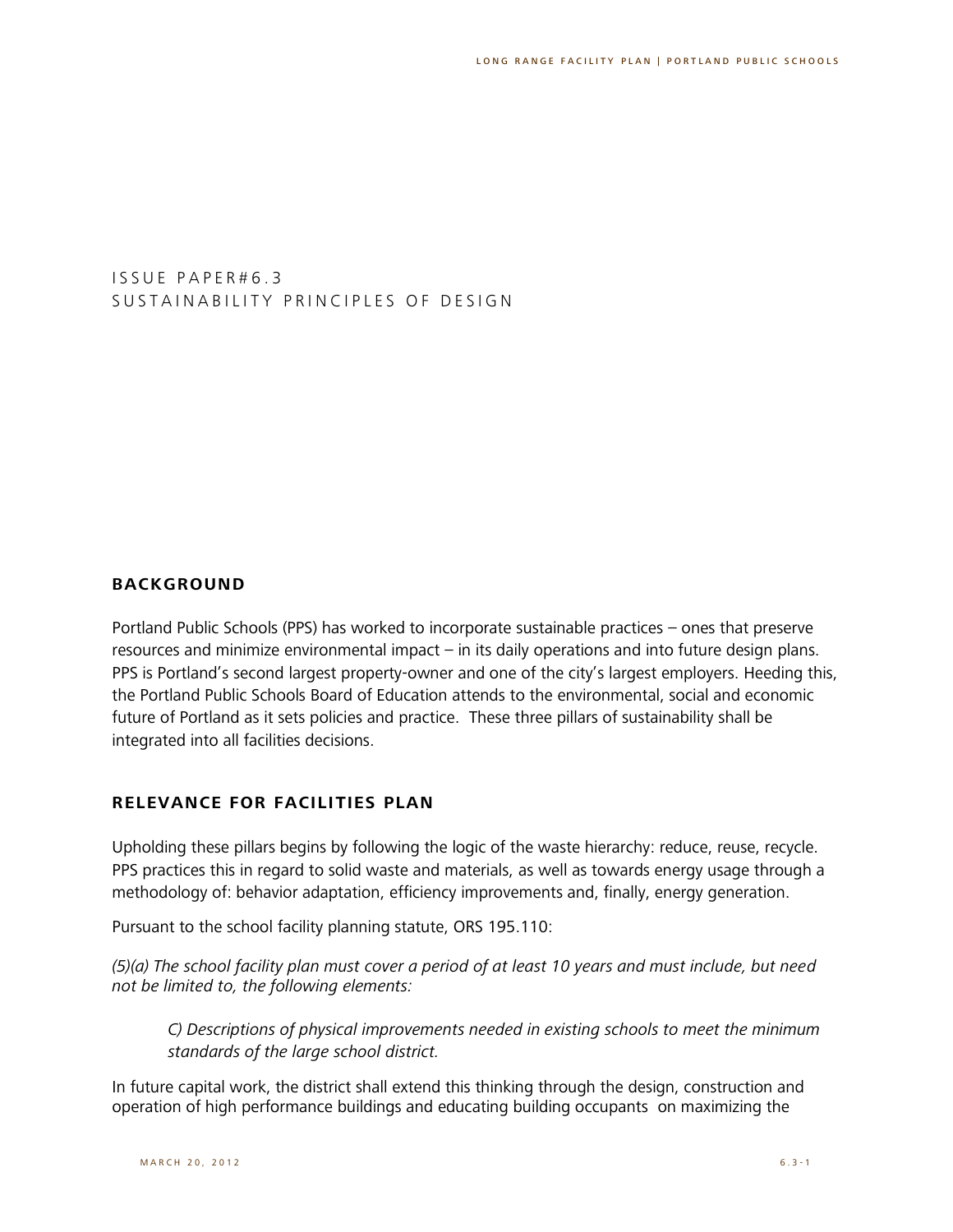environmental performance of every PPS building. Whole building systems, the construction process, building materials and furnishings will be designed to conserve environmental and financial resources for the life of building projects. And, as with all district action, social equity interests will play a critical role in the successful implementation of these principles. PPS buildings serve the present and future; as such, all plans should take into account the resources available for at least seven generations<sup>1</sup>.

PPS needs to develop resource savings techniques that are easy to understand and operate. Systems must be simple and easy for teachers/staff/students to understand the resource-saving technique. Without this level of continual training of teachers, staff and students, the facilities team will be forced to address these improvements with either a "hands-on" approach, or remotely via technology. PPS is committed to involving students, families, teachers and community partners in all aspects of the following principles.

#### **1. WHOLE SYSTEM DESIGN**

**SUPERINSULATED, PASSIVE SCHOOLS**

### **Building designs will consider the integration of all building systems to increase passive building performance.**

- a) Integrate passive design elements with active building systems in the design of new or remodeled buildings, to the maximum extent feasible. Starting with optimal building orientation in new construction and well-insulated shells in all major work, buildings shall take advantage of natural ventilation, sunlight, shading and thermal masses to regulate interior temperatures and help maintain comfortable environments year-round. All spaces shall take advantage of daylighting opportunities.
- b) Use low-tech infrastructure that supports high-tech learning environments.
- c) Attain minimum LEED silver certification, or equivalent, for all major renovations; achieve minimum LEED gold certification, or equivalent, for new construction. Use the Living Building Challenge's holistic approach as aspirational guidelines for all design and planning.

# **2. LONGEVITY**

**DURABLE, PRACTICAL, HANDSOME MATERIALS**

## **Facilities will be designed to ensure long-term, effective performance.**

- a) Specify durable materials and systems that require minimal maintenance, non-toxic upkeep and are sensitive to the earth's limited resources.
- b) Design building layout and building systems to provide flexibility for shifting populations and program needs throughout generations.
- c) Plan walls, load-bearing and otherwise, that consider the potential need for school reconfiguration or expansion in the future.
- d) Establish a culture of understanding and ownership for how users interact and relate with the building.

<sup>1</sup> Clarkson, Linda, Vern Morrissette, and Gabriel Régallet. "Our Responsibility to the Seventh Generation." *IISD.org*. International Institute for Sustainable Development, 1992. Web. <http://www.iisd.org/pdf/seventh\_gen.pdf>.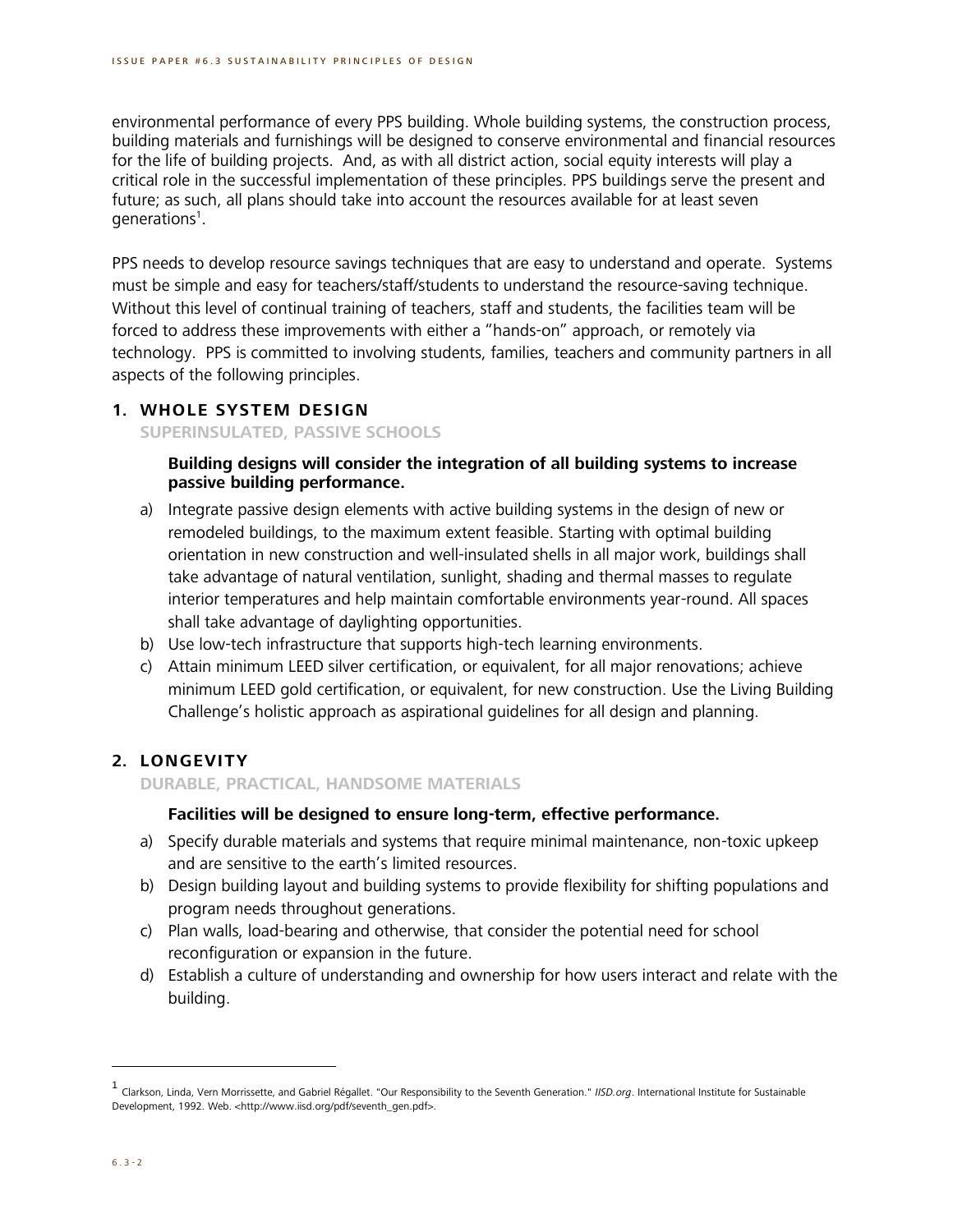### **3. CONSTRUCTION & DESIGN**

**LONG LIVES, GOOD INVESTMENTS**

### **The design process will use sustainable practices.**

- a) Collaborate with students, teachers and school communities during the design phase of each major renovation or modernization project. To the extent feasible, use the construction process as a learning laboratory for students.
- b) Before deconstruction, balance potential lifecycle savings of new construction with the embodied energy investment in existing buildings and the lifecycle savings of those buildings if renovated.
- c) Respect and preserve historic elements unique to neighborhoods.
- d) Use high-quality salvaged or reused materials, to the extent practical, in order to limit the use of virgin materials during construction.
- e) Utilize local materials, equipment and labor when possible to limit ecological footprints and help sustain local economies.
- f) Install materials in a way that makes repair minimally invasive and facilitates the ability to salvage them for future use or decommission them in an earth-conscious manner.

### **4. BUILDING ENVIRONMENTS**

**HEALTHY CLASSROOMS: INSIDE & OUT**

**Buildings will provide healthy, productive learning environments that support education and curriculum, while facilitating the next generation's education on environmental stewardship.**

- a) Design for daylight opportunities with windows that not only minimize electric lighting requirements but give students a visual connection to nature.
- b) Select heating and air conditioning equipment that ensure good air quality and year-round comfort while minimizing acoustic impact.
- c) Incorporate acoustic standards into building designs to ensure acoustically neutral learning environments.
- d) Include low-cost features such as signage to support education about sustainable building features and resource conservation. Also consider Window Boxes incorporated throughout the building to provide students, employees and visitors a direct view of what is behind the walls, ceiling and floors with displays both audio and text explaining content, when feasible. In addition, use tracking displays that show how much actual resources or energy is being saved and/or used. Include information that describes past performance to give the new information more meaningful context. In addition to making details and information visible, also post questions that encourage students and teachers to consider, create and innovate regarding building environments and performance.
- e) Allow building occupants flexibility in the amount of lighting and visual distraction within each space.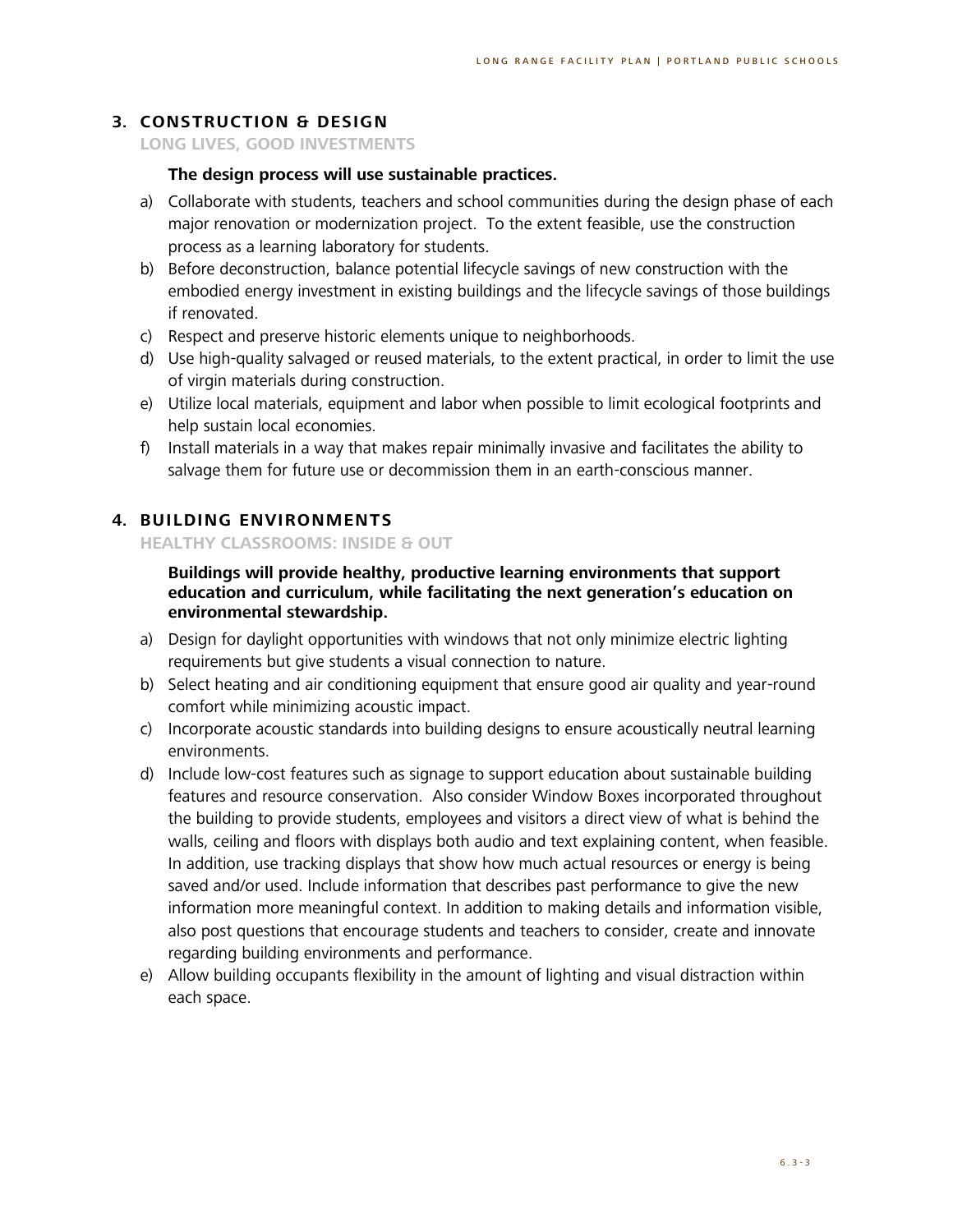# **5. ENERGY EFFICIENCY**

**LOWER BILLS, LARGER SAVINGS**

### **Buildings will include capacity-appropriate, energy-efficient systems.**

- a) Choose HVAC systems influenced by long-term environmental and lifecycle costs.
- b) Minimize need for air-conditioning by maximizing cross-ventilating and night flush opportunities.
- c) Prioritize rehabilitation of original windows over replacement to reduce waste while recognizing embodied energy and historic value. Balance heating efficiency, daylighting, environmental impact and lifecycle cost when considering replacement windows; rehabilitate existing buildings to uphold the building's historic integrity.
- d) Design lighting plan and fixtures to provide sufficient direct and indirect lighting levels for the space's activity needs.
- e) Construct building envelopes that operate in tandem with the ventilation systems; insulate existing buildings in all locations targeted as both cost-effective and performance-enhancing. Balance the cost of insulation against lifecycle HVAC costs.
- f) Select electronic equipment that meets or exceeds Energy Star ratings, when applicable.

### **6. SITE IMPROVEMENTS**

**MORE OUTDOORS**

## **Schools and their grounds will be interconnected to increase opportunities for learning indoors and out.**

- a) Provide access to outdoors including views to nature from the classroom, and outdoor learning opportunities through gardens, learning patios and covered play areas.
- b) Integrate biophilic design principles into school and campuses to encourage children's natural connection to nature and the outdoors.
- c) Select exterior lighting that is "night sky" and neighbor friendly.
- d) Eliminate unnecessary paved surfaces throughout school sites.

#### **7. ENERGY GENERATION**

**RENEWABLE INVESTMENTS**

### **Pursue and invest in renewable energy generation equipment when feasible and/or required.**

- a) Select renewable energy generation equipment based on the conditions appropriate for the site, in a manner that maximizes the energy produced for the amount invested.
- b) Pursue partnerships, tax credits and incentives to expand opportunities for energy generation on school grounds.
- c) Explore opportunities to partner with renewable energy manufacturers, designers, engineers and researchers to incorporate new technologies, materials and systems that both meet or exceed goals; and provide teachers and students' opportunities to experience and learn with cutting edge practices and technologies.